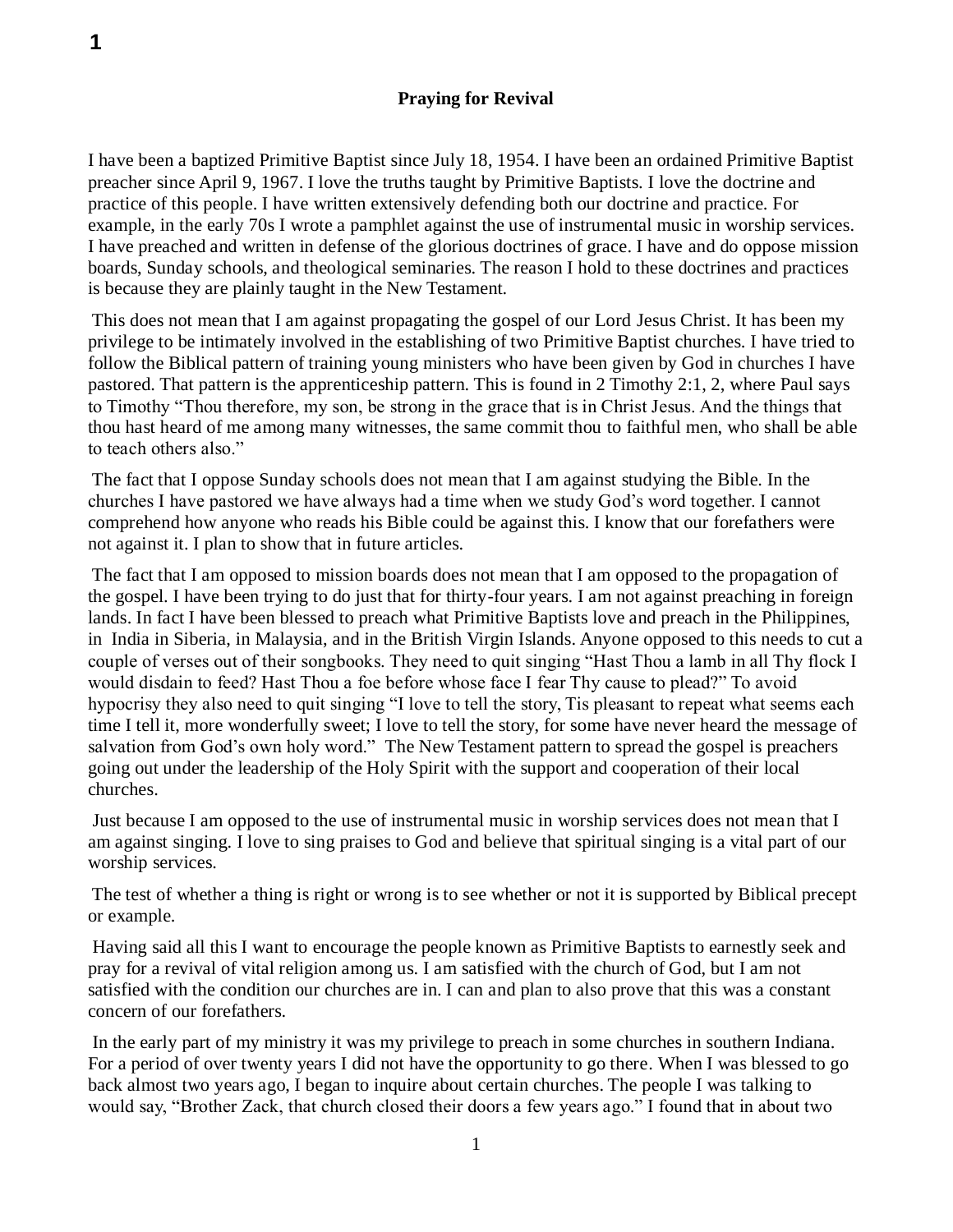decades eight Primitive Baptist churches had gone out of existence in southern Indiana. A like number had also ceased to exist in southern Illinois. Anyone who is not immensely disturbed by this needs to examine his or her love for the cause of Christ as promoted by the Primitive Baptists. The same trail of desolation can be traced in other parts of our nation.

We need to begin to ask why this is so.

We need to get on our knees and implore God to have mercy on us and to send us revival.

# The Songbook

It is obvious from our songbooks that revival was a vital concern of our forefathers. In their songs they begged God to have mercy on them in their languishing condition and to send them a mighty outpouring of the Holy Spirit.

It is plain that these dear people felt deeply their spiritual poverty and their great need of an ingathering. No one will truly pray for revival unless they feel they are absolutely destitute without God. It would be interesting to know if any of the churches that have gone out of existence had any prayer meetings begging God to spare them and to give them an ingathering. I seriously doubt it. Are any of you in churches that are doing so well that you do not need revival? If that is your perception, you will not agonize before God as many of our forefathers did. When you pray you will just be going through the motions. God will not hear such "prayers" as these. On the other hand, do you feel a desperate need that God will come to your church with a refreshing breeze from the Holy Spirit? If so, set yourself to touch the hem of His garment and in due time He will bless according to Ephesians 3:20,21, "Now unto him that is able to do exceeding abundantly above all that we ask or think, according to the power that worketh in us,Unto him be glory in the church by Christ Jesus throughout all ages, world without end. Amen."

 Let us look at a few of these songs, which are really prayers set to music, and make them our prayers as well:

# **Return Again**

Saviour, visit Thy plantation; Grant us Lord, a gracious rain! All will come to desolation, Unless Thou return again.

Keep no longer at a distance, Shine upon us from on high; Lest, for want of Thy assistance, Ev'ry plant should droop and die.

Surely once Thy garden flourished, Every plant looked gay and green; Then Thy word our spirits nourished; Happy seasons we have seen.

But a drought has since succeeded, And a sad decline we see; Lord, Thy help is greatly needed; Help can only come from Thee.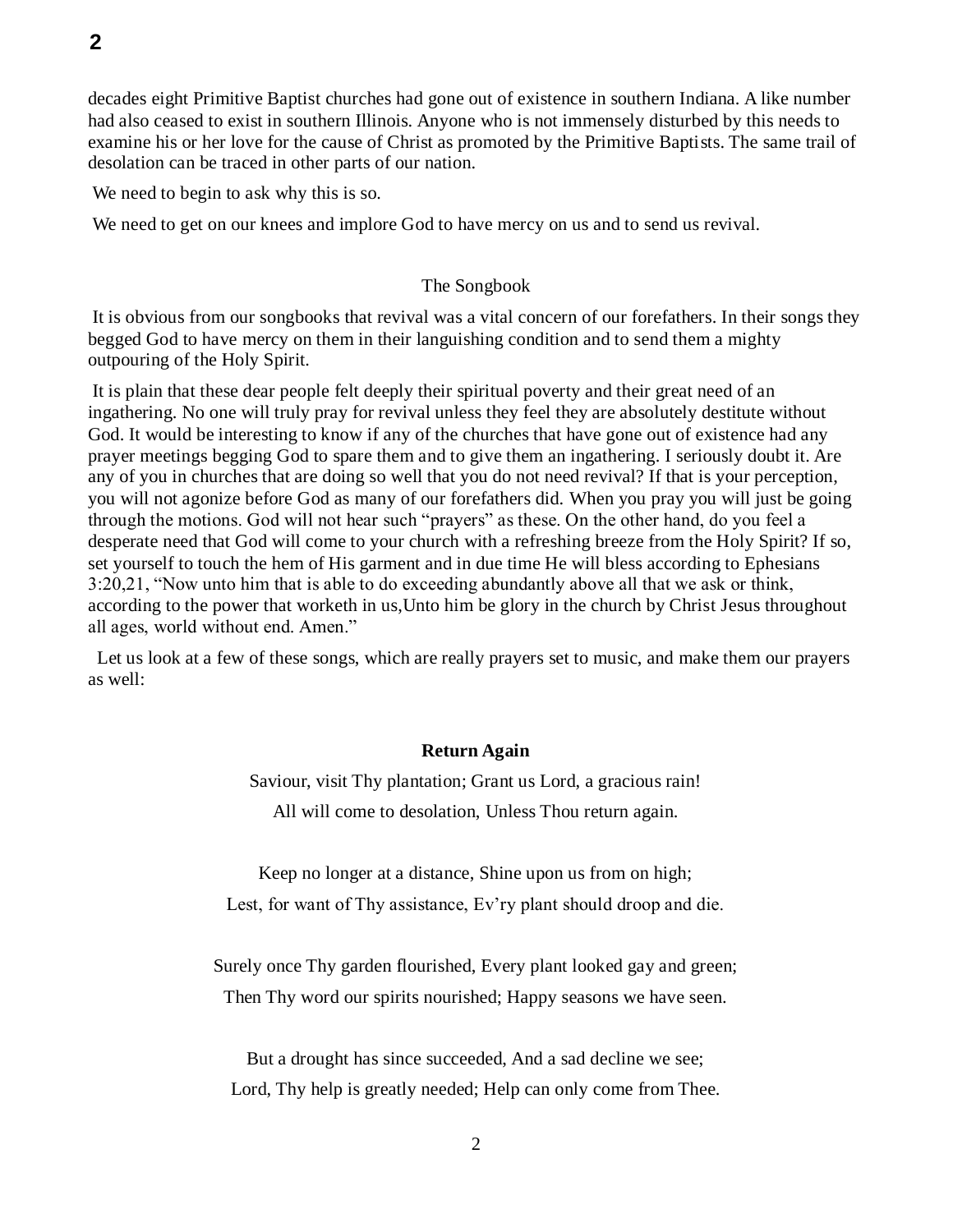Where are those we counted leaders, Filled with zeal, and love, and truth? Old professors, tall as cedars, Bright examples to our youth!

Some in whom we once delighted, We shall meet no more below; Some, alas! We fear are blighted; Scarce a single leaf they show.

Younger plants, the sight how pleasant, Covered thick with blossoms stood; But they cause us grief at present; Frost has nipped them in the bud.

Dearest Saviour, hasten hither; Thou canst make them bloom again. O permit them not to wither; Let not all our hopes be vain.

Let our mutual love be fervent; Make us prevalent in prayers; Let each one, esteemed Thy servant, Shun the world's bewitching snares.

Break the tempter's fatal power; Turn the stony heart to flesh; And begin from this good hour, To revive Thy work afresh.

#### Chorus

Lord, revive us! Lord, revive us! All our help must come from Thee; Lord, revive us! Lord, revive us! All our help must come from Thee.

Let us look at a few more of the songs our forefathers have written imploring God to send a revival of vital religion. These songs are really prayers set to music. Let us make them our prayers as well.

## **Revive Us Again**

We praise Thee O God! for the Son of Thy love, For Jesus who died, and is now gone above. We praise Thee O God! for Thy Spirit of light, Who has shown us our Savior and scattered our night.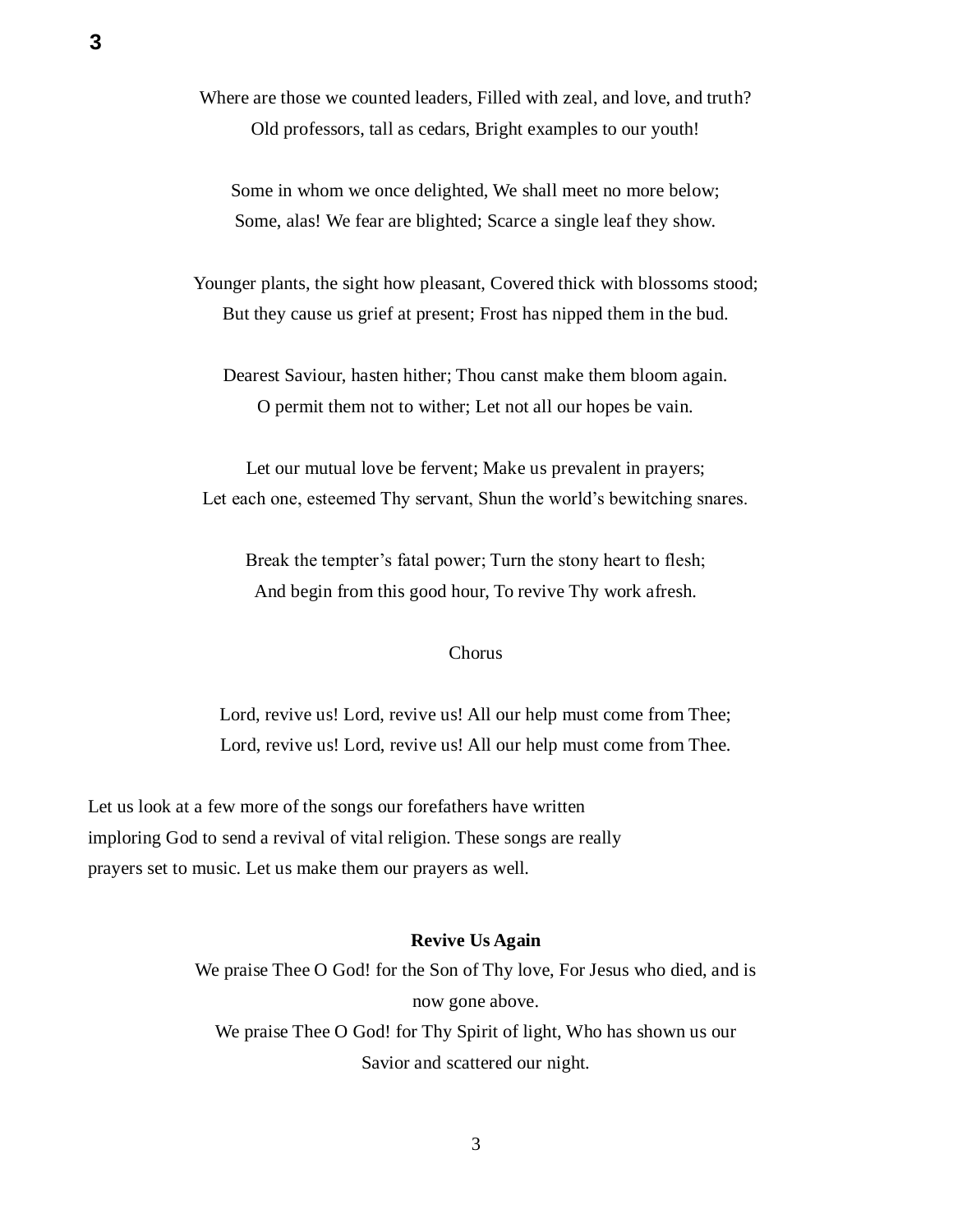All glory and praise to the Lamb that was slain, Who has borne all our sins, and hath cleansed ev'ry strain. Revive us again; fill each heart with Thy love; May each soul be rekindled with fire from above. Chorus

Hallelujah! Thine the glory, Hallelujah! amen; Hallelujah! Thine the glory, revive us again.

### **There Shall Be Showers of Blessing**

There shall be showers of blessing; this is the promise of love; There shall be seasons of refreshing, sent from the Savior above.

There shall be showers of blessing, precious, reviving again, Over the hills and the valleys sound of abundance of rain.

There shall be showers of blessing, send them upon us O Lord, Grant to us now a refreshing, come, and now honor Thy word.

There shall be showers of blessing, O that today they might fall, Now as to God we're confessing, now as on Jesus we call.

#### Chorus

Showers of blessing, showers of blessing we need; Mercy drops round us are falling, but for the showers we plead.

\*\*\*\*\*\*\*\*\*\*\*\*\*\*\*\*\*\*\*\*\*\*\*\*\*\*\*\*\*\*\*\*\*\*\*\*\*\*\*\*\*\*\*\*\*\*\*\*\*\*\*\*\*\*\*\*\*\*\*\*\*\*\*\*\*\*\*\*\*\*\*\*\*\*\*\*\*\*

#### Kehukee Association

Our forefathers among the Primitive Baptists in the early history of this nation certainly felt the need to seek God and to pray for Him to send revival. I would like to give a few quotes from *Hassell's History*:

1785-"The Association, at this time, being oppressed with a sense of coldness and barrenness among the churches, appointed a day of fasting and prayer, wherein God was to be implored for a manifestation of His loving kindness to Zion, and a revival of His work of grace among the churches." –p.704.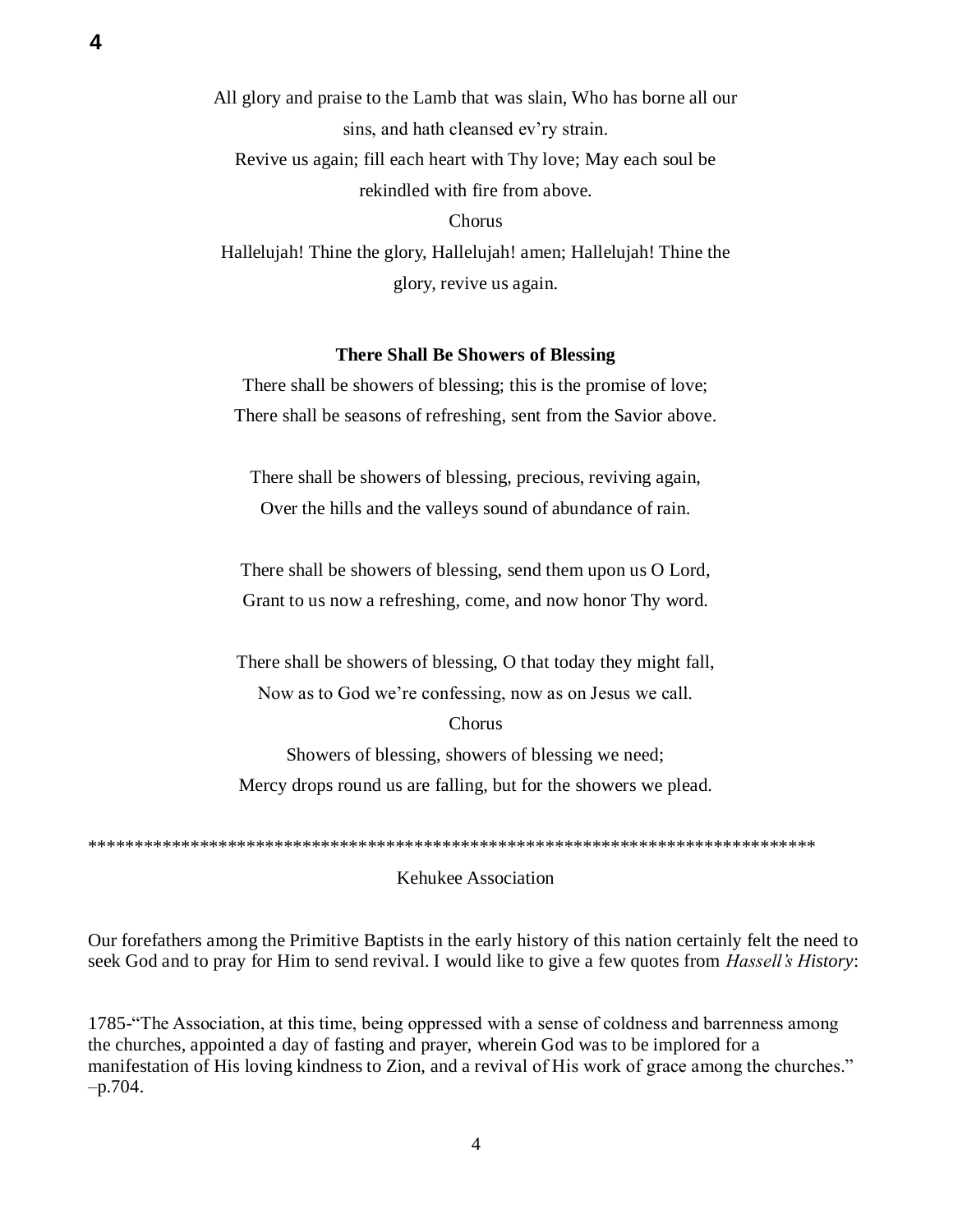I have never known a Primitive Baptist association in my lifetime to do this. Have any of you? Why not? Are we complacent and self-satisfied?

1794-*Resolved*, That the Saturday before the fourth Sunday in every month should be appointed a day for prayer-meetings throughout the churches; whereon all the members of the respective churches are requested to meet at their meeting-houses, or places of worship, and there for each of them, as far as time will admit, to make earnest prayer to God for a revival of religion amongst us." –p. 713.

Here, nine years later, they are still concerned about revival. Are we today meeting in our churches, month after month, for the specific purpose of making earnest prayer for revival? Are we preachers failing to take the lead in exhorting our people to call for days of fasting and prayer and for prayer meetings imploring God for revival?

1801-It seems that God had been pleased to graciously answer these fervent prayers. They were very interested in revival and one of the signs of revival was always an ingathering of God's children into the churches.

"The Circular Letter in the Minutes of the Dover Association was read in this Association, and the same gave an account of a happy revival among the churches of that body."

"Letters from the churches reported 138 baptisms for the previous year. And, from the signs all around, it was stated in the Minutes of this year that a growing interest was felt in religious concerns, and a glorious revival was believed to be not far distant."-p. 716.

Would we be happy to have people added to our churches? Some people accuse those who long for people to be added to the churches of God to be in the "numbers game." Indeed, it is possible to be in this "game." Some worldly churches will do anything in the way of entertainment to have large numbers of people join their organizations. However, just because some do this does not make it wrong for God's children to long for true, born-again people to be added to their churches. Numbers represent people. If I say that I do not want numbers added to my church, I am saying that I do not want any people added to my church.

I have read quite a few minutes of Primitive Baptist associations lately and it is very depressing. Almost all the churches and associations that I know about seem to be in a period of decline. No one that I know of wants to use any worldly methods to bring people into the churches. It does bother me that ministers can see the churches decline year after year and never sound the alarm. I am so glad that these good old Primitive Baptists in the Kehukee Association were not ashamed to call for prayer and fasting for a revival of religion. I long to see some real spiritual leadership among God's servants today. Let us stop making excuses for our destitute condition and call our people to prayer. In doing so, we will be walking in the footsteps of the flock.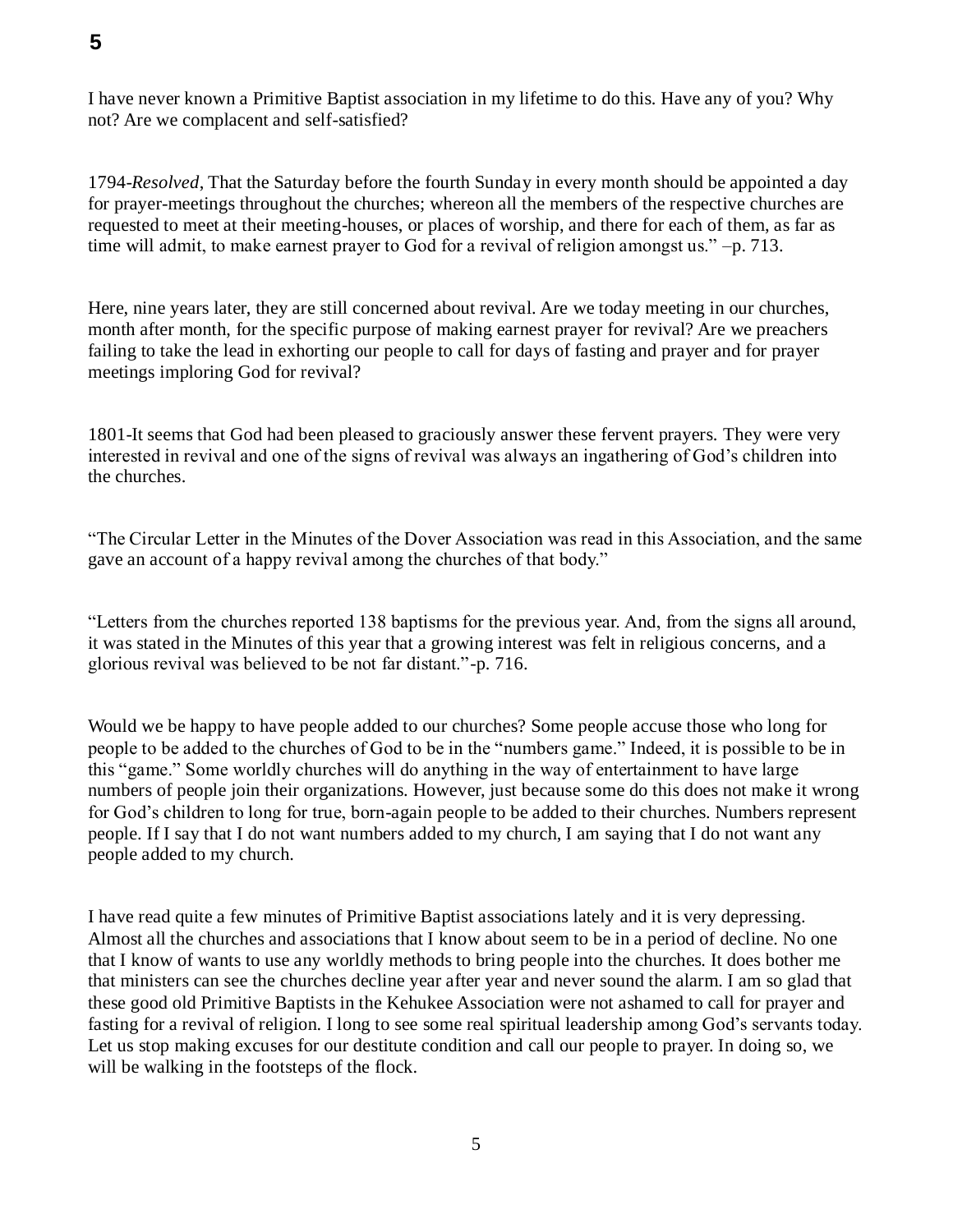1802-"According to expectation, there had been a wonderful outpouring of God's Spirit among the churches during the previous year, and a large ingathering was the result; 872 were added to the churches by baptism in one year."

"The interest then felt in religion-the activity of ministers and members generally, the large numbers added to the churches by baptism, upon a profession of their faith in Christ- seemed to say that the day of prosperity had indeed dawned upon the churches of the Kehukee Association, after a long night of coldness and seeming indifference…"

"The Lord impressed the minds of His people to crave and earnestly beseech Him to revive His work of grace in the hearts of His children, to pour forth His Spirit abundantly on the people, and cause the ransomed of the Lord to return and come with singing unto Zion; and as a consequence those prayers were answered. The prayer indited by the Holy Spirit will assuredly be heard and answered by a convenant-keeping God, who regardeth the prayer of the destitute, and will not despise their prayer. It will be heard and answered, though apparently long delayed. For many years such petitions had gone forth from the hearts of God's people in the bounds of the Kehukee Association, and the set time to favor Zion at length appeared, when the Lord seemed to break forth on the right hand and on the left in her behalf, and draw many sons and daughters home to the great Shepherd and Bishop of their souls."

"The work was progressing considerably in 1801, during which year 138 were added by baptism. But in 1802 there was a wonderful increase. At the Association in 1801, held at Great Swamp, Pitt County, Elder Burkitt, having just returned from Tennessee and Kentucky, brought the news from Kentucky and proclaimed it from the stage, that in that State about 6000 persons had, within about eight months, given a rational account of grace in their souls and had been baptized.

"This declaration seemed to have a wonderful effect on the congregation then present, so that numbers were crying for mercy, and many praising and glorifying God. All throughout that Associational year the seasons were refreshing, and nearly all the churches received additions to their number. About 1, 500 were added in two years."

"During this exciting time it might reasonably be supposed that some errors in practice would creep in. Too much reliance was placed at times on human means for the conversion of sinners and bringing them under a profession of religion. A degree of zeal abounded which, upon calm reflection, it must be admitted was not 'according to knowledge,' not according to the New Testament, neither according to the practice in the churches composing the Kehukee Association from its origin up to this period. Of course reasonable allowance can be made for all this. While some are brought into the visible church, under such circumstances, who are not 'born again,' but are deceived and deceive others, yet others are 'new creatures,' and remain through life steadfast and worthy members of the church." *Hassell*, pp. 716, 717.

I like the balance that Brother Hassell has here. He knows that we must be cautious in a time of real revival. Satan will bring in his counterfeit and some "false revival" will accompany the real. However, he was not so cautious as to "throw out the baby with the bath water." Some among us today are so